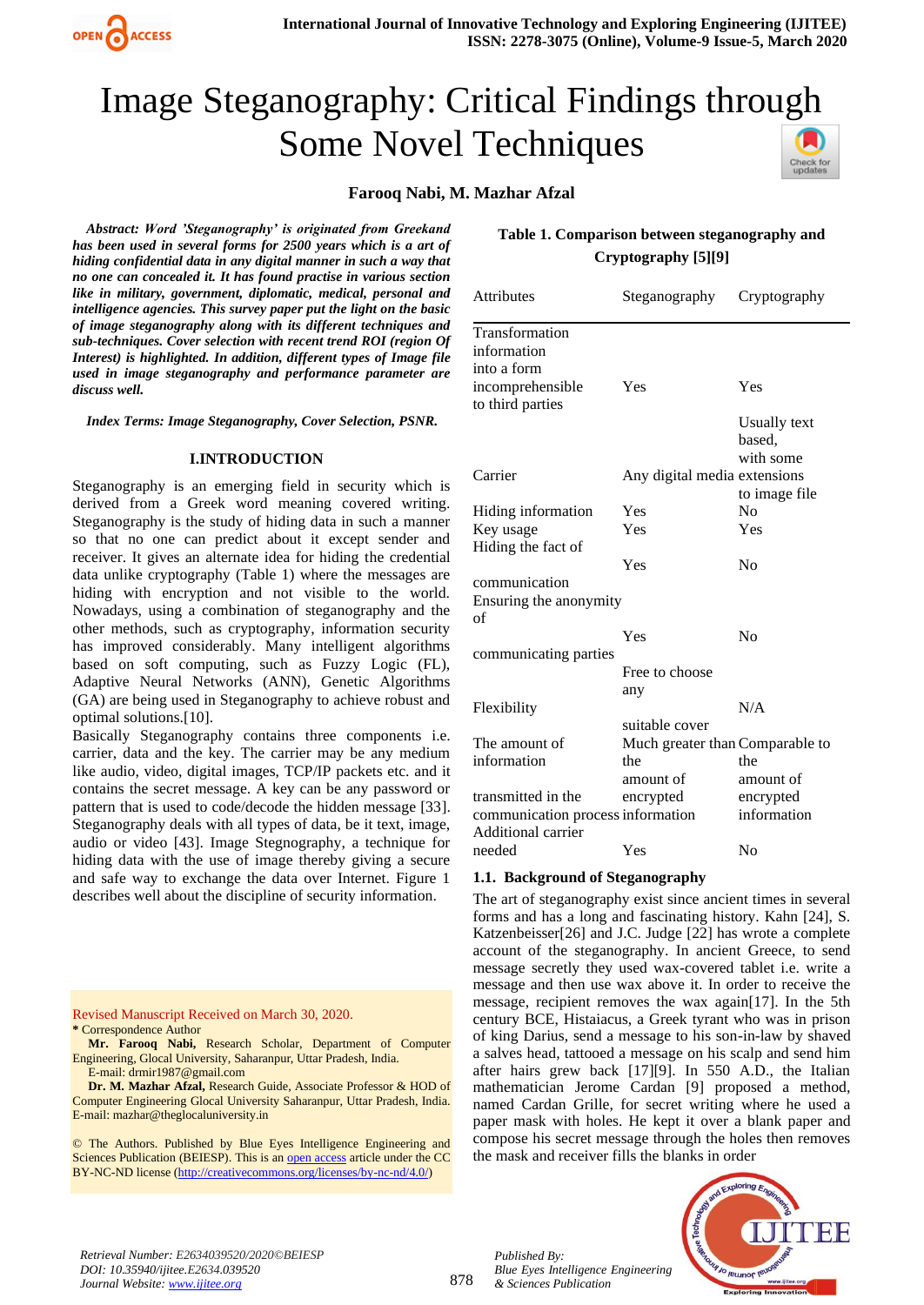# **Image Steganography: Critical Findings through Some Novel Techniques**



**Figure 1. An overview of Security Systems [41]**



**Figure 2. An illusteration of Cardan Grille method**

To get text message.Figure 2 illustrate this method.

During World War I, the Germans communicated se-cretly using a sequence of characters and words referred as null cipher [11] In World War II microdot technique, which is very difficult to judge, used by German people and Invisible ink were used for hiding the data in invisible manner [17]. Linguistic Steganography were also used as a poem or stanza in which certain letters, generally the first in each line, build a motto, message or name when recite in sequence[26].

# **1.2. Basic Terms in Image Steganography**

Cover Image: - The image in which the secret data are embedded is acknowledge as cover image.

Stego Image: - The image after embedding secret data is referred as stego image.

cover medium + embedded message = stego message Payload: - The secret data that is embedded in coverimage is known as payload.

Payload capacity: - The embedding rate per pixel. Stegokey: - In order to get the embedded message from the stego image, some piece of secret information is needed, this is acknowledge as stegokey [13].

Figure 3 defines the generic process of embedding and extraction of secret message in image steganography.

# **1.3. Applications of Image Steganographic**

Every Technique has its application and Image Steganography is not different from it. There exist adequate application of image steganography. Initially it was favorite to use as unobtrusive communications at military and intelligent agencies [26]. Later, due to its anonymity and covert nature people adopted it in their personal communication i.e. to communicate privately and secretly with a person over Internet with security such that no intruder can inspect the invisible communication [17]. Sharing of top secret or high level documents between international governments is one of the legitimate use. Government agencies use it to store critical data including illicit records. Copyrights [9] of a book or other things can be secured using image steganography. Smart Identity cards [27] contain personal information which is embedded into images and this is a emerging field in India due to Unique Identification Authority of India (UIDAI) program (that gather the demographic and biometric data of habitants, store them in a database, and assign a 12-digit unique identity number called Aadhaar to each habitant) Smart City etc. programs. The Commercial aspect of steganography is digital fingerprinting and watermarks that are used to track the ownership and copyright of electronic media [23].

M Ramesh et al[36] proposed an algorithm related to Quick Response Code (QR-code) that QR-code will have secret message and the QR code is hidden into Discrete Wavelet Transform (DWT) that include encoding and decoding operations. Preet Kamal et al [25] has explain about Medical image steganography where it has all details of patient.

*Published By: Blue Eyes Intelligence Engineering & Sciences Publication* 



*Retrieval Number: E2634039520/2020©BEIESP DOI: 10.35940/ijitee.E2634.039520 Journal Website[: www.ijitee.org](http://www.ijitee.org/)*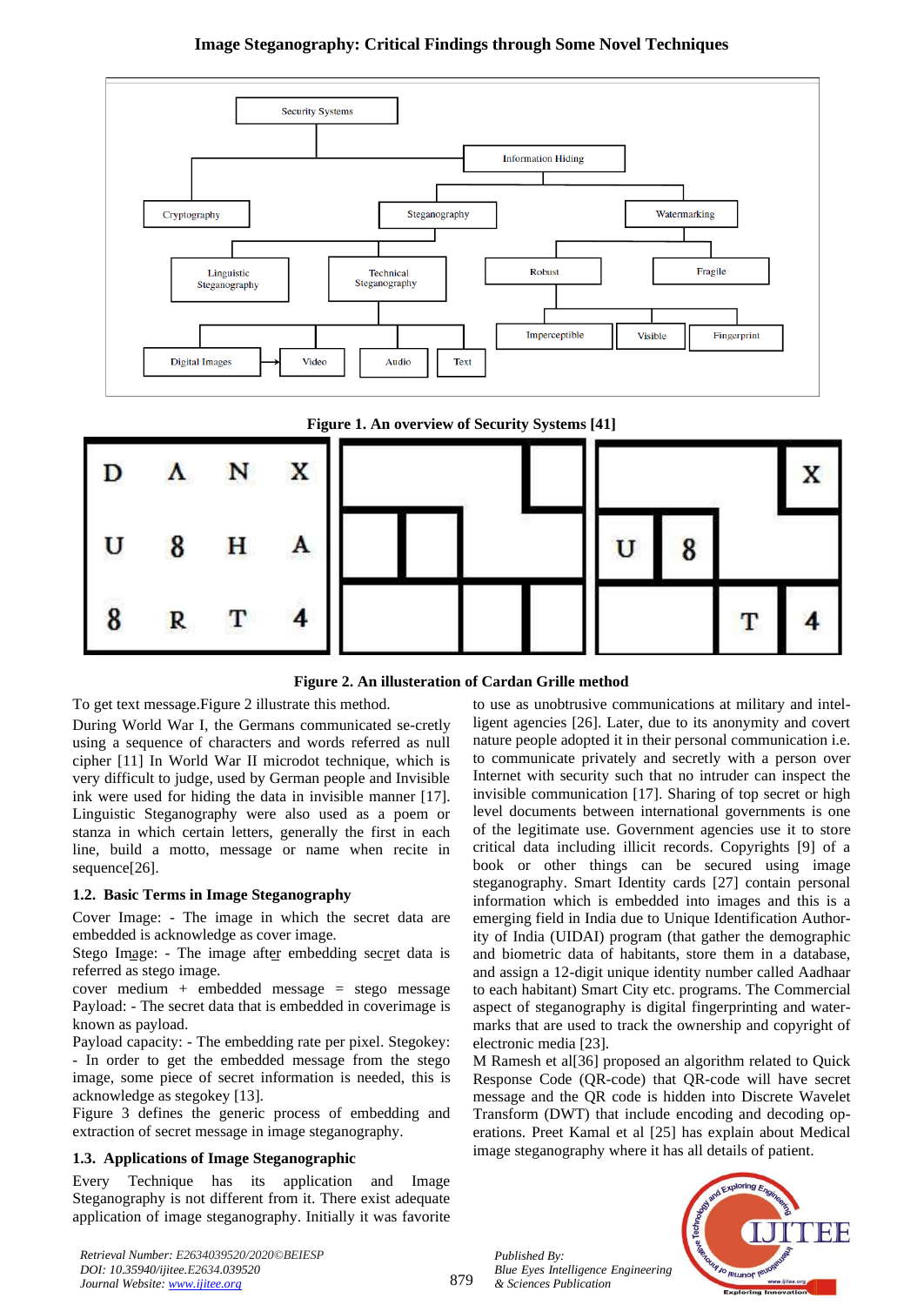

It has many others authentic and legitimate uses. In same



**Figure 3. Generic process of Image Steganography**

Manner, it may be quite nefarious and evil as some hackers can send Trojan or viruses. Also, some terrorists and separatist group plan their illegal activities using hidden and covert communication process for security purpose. [33].

# **II.COVER SELECTION**

Cover image is the basic needed element to start im-age steganography. The images used for hiding the secret message are referred as cover image and the cover image should be elect and prefer with the intelligence. It should be large enough than the message that we are going to hide in it [21]. More importantly it should be satisfy two basic goals [41]. First is that it should not reveals anything or it should provide good security so that no one can suspect about the secret message. The other goal is to maximize the payload capacity. A scads of research over cover selection for image steganography has been done to achieve these basic goals and other attributes like robustness, security etc. Region of Interest (ROI) is the concept that help better result than earlier selection method. It select a particular area in cover image for embedding the data and provide good result too. Selection of appropriate cover image and algorithm can enhance the embedding rate and payload capacity of that cover image. Edlira Martiri et.al [32] proposed a medical certificate authentication by embedding the metadata into the region of interest in the image using AES encryption technique. The metadata contains all information of patient like patient name, Id, date etc. Songtao Wu et al [47] proposed an idea that by selecting suitable cover images it is very hard to detect the stego image. To do this, they used Fisher information matrix and Gaussian Mixture model for selecting the cover image. However, ROI has not exploited much till now. Mansi et al [41] has explain ROI under future directions tag.

# **2.1. IMAGE FILES**

Image Steganography is entirely related to selection of the type of image as cover image and each type behave differently while embedding the secret data. Some image format leave signature while some doesnt. Thus, this section is a brief overview of image file and its reflected steganogra-phy characters. The main types are JPEG, GIF, BMP, PNG, TIFF and JPEG 2000. Lossless images are preferable for the embedding of data.

# **2.2. JPEG**

JPEG are common web friendly image type as it support about 16 million rich colors  $<sup>1</sup>$ . However this is lossy because</sup> many information are lost while image steganography. After compression JPEG tends to create artifacts. In spite of these, lossy compression are useful when it discards the information that are unnoticeable by human eyes and it saves storage space. Due to lossy nature of JPEG, earlier it was not considered good for steganography but F5, Outguess, JSteg/JPHide etc. are based on JPEG format and offers good hiding. DCT is used for JPEG for the transformation.

# **2.3. GIF**

GIF are lossless image and these are 8-bit palette. It replaces redundancy/multiple occurring pattern into one. It is good for embedding as it does offer lossless compression and due to this factor we can reconstruct the original image from the compressed image [4].

1. http://1stwebdesigner.com/image-file-types/

### **2.4. BMP**

BMP images are large and uncompressed image that of-fer high payload capacity and need good image steganogra-phy technique. For hiding small data BMP are not preferable as cover image.

### **2.5. PNG**

PNG images are next version of JPEG but with superi-ority i.e. lossless unlike JPEG. Due to its lossless nature the image can be reconstruct back from stego image. It can't be animated and it backs RGB, indexed colors and gray-scale. [48] influence and detriment like, Spatial approach is good for embedding capacity but it is not good in security. So, we will have a look over different techniques, its advantages and disadvantages.

### **2.6. JPEG2000 / JPEG2K**

A lot of work has been done on JPEG and JPEG2K type images. The main drawback of JPEG was its lossy nature that JPEG2K solves

successfully.



*Retrieval Number: E2634039520/2020©BEIESP DOI: 10.35940/ijitee.E2634.039520 Journal Website[: www.ijitee.org](http://www.ijitee.org/)*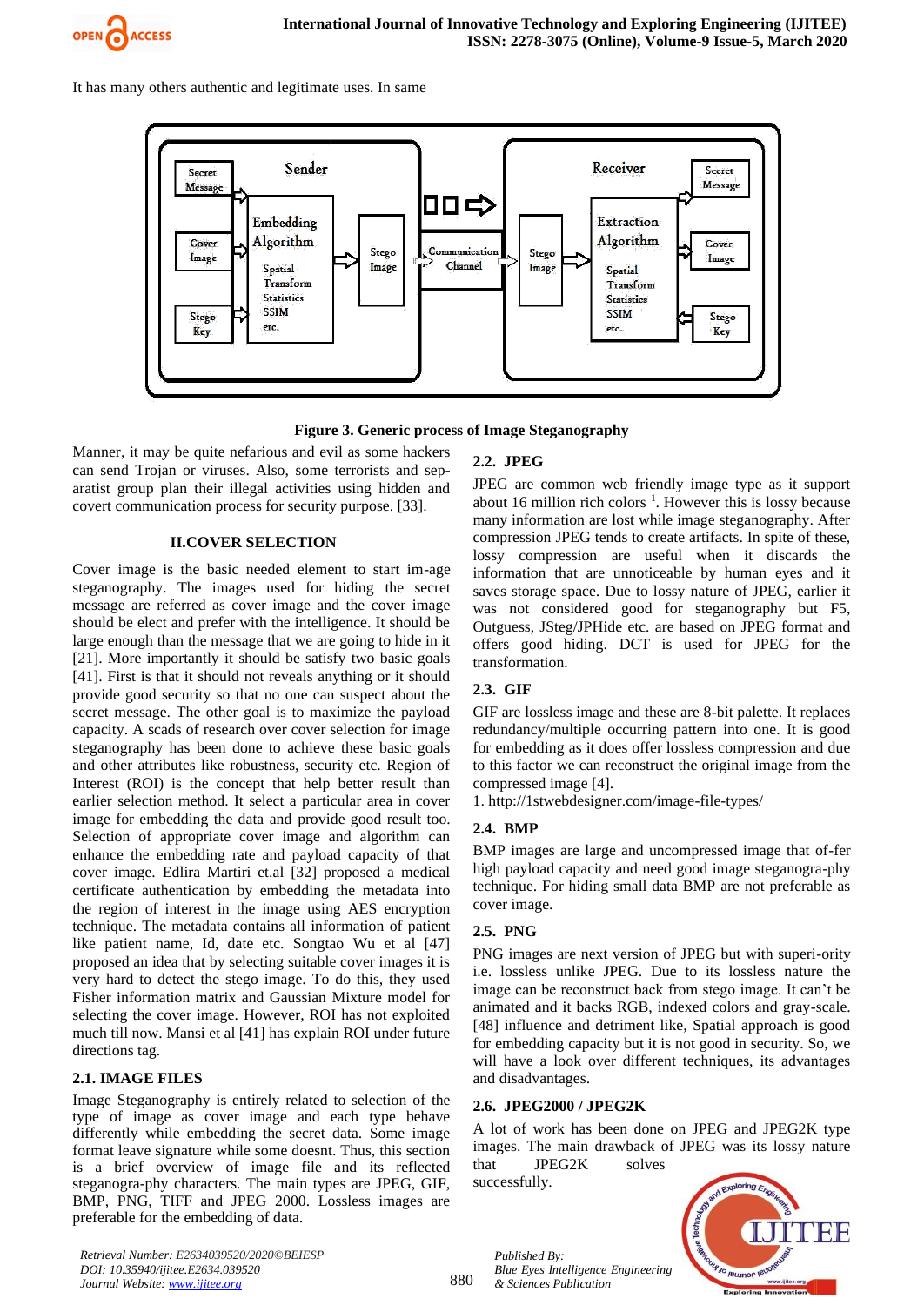JPEG2K gives both lossy and lossless image with higher quality.

Even in lossy phase it gives high quality image and keeps same level of details as original file high compression ratios 2 . JPEG2K images are based on wavelets stream and it offers Region Of Interest (ROI) i.e. the use of wavelets allow to select one region of an image and then perform all action upon it.

Lokeswara et al[37] has explain the behavior of LSB technique with various file formats, table 2 as below:-

|  |  | Table 2. Comparison of lsb techniques for various file |  |  |  |  |  |
|--|--|--------------------------------------------------------|--|--|--|--|--|
|--|--|--------------------------------------------------------|--|--|--|--|--|

|                                                 | FORMATS[37] |               |                        |
|-------------------------------------------------|-------------|---------------|------------------------|
| <b>Attributes</b>                               | LSB in BMP  | LSB in<br>GIF | $LSB$ in<br><b>PNG</b> |
| Percentage distortion,<br>less                  | High        | Medium        | High                   |
| resultant image<br>Invisibility<br>Steganalysis | High        | Medium        | Medium                 |
| Detection                                       | Low         | Low           | Low                    |
| Image manipulation                              | Low         | Low           | Low                    |
| Amouny od<br>embedded data                      | High        | Medium        | Medium                 |
| Payload capacity                                | High        | Medium        | Medium                 |
| Independence of file<br>format                  | Low         | Low           | High                   |

# **III.SPATIAL TECHNIQUE**

Spatial technique, also avowed as substitution technique, is the simplest technique and it deals with the change in the bit pattern of an image. The pixel value are directly embedded in the cover image. There are several methods like LSB technique, Gray level modification, Pixel Value Difference, Quantization, Multiple Base Notational System (MBNS) and Prediction based.

# **IV. IMAGE STEGANOGRAPHY TECH-NIQUES**

As already discuss, image steganography is hiding the data through the image and various approach exist for it. Some basic approaches are spatial technique, Discrete Co-sine Transform (DCT), Discrete Wavelet Transform (DWT), Spread spectrum, Statistical based steganography, Distortion technique etc. These techniques offer different leverages,

2. [http://www.verypdf.com/pdfinfoeditor/jpeg-jpeg-2000](http://www.verypdf.com/pdfinfoeditor/jpeg-jpeg-2000-comparison.htm) [comparison.htm](http://www.verypdf.com/pdfinfoeditor/jpeg-jpeg-2000-comparison.htm)

# **4.1. LSB Technique**

This is a straightforward and uncomplicated technique for hiding the data or secret message in an image. It embed the data at right-most bit i.e. least significant bit (LSB) position. Mainly there are two kind of images 8-bit and 24-bit (RGB). The former support 256 colors and later support 256\*256\*256= about 16 million different colors and ordinarily LSB deals with RGB image.

E.g.Let′ s suppose that to hide the message bits 10101011 in an image whose pixel are 10110001 11001101 11101110 10001100 10001001 11111111 11001100 101010101. Then the output we will have 10110001 11001100 11101111 10001100 10001001 11111110 11001101 101010101. Here, the each single message bit are replacing rightmost value of the image pixel.

*Retrieval Number: E2634039520/2020©BEIESP DOI: 10.35940/ijitee.E2634.039520 Journal Website[: www.ijitee.org](http://www.ijitee.org/)*

This method is known as Sequential LSB and it is smooth and effortless to implement. However it does not provides good payload capacity due to only one bits of message bit per pixel. Additionally, it can be detected easily by intruder. The equation 1 for embedding process of LSB is [29]

$$
Y_i = 2|X_i/2| + m_i \tag{1}
$$

Where  $m_i$  is the i<sup>th</sup> message bit,  $x_i$  and  $y_i$  are the i<sup>th</sup> selected pixel value before embedding and after embedding respectively.

Neil F. Johnson and Stefan C. Katzenbeisser [26] de-scribes the embedding and extraction algorithm for sequen-tial LSB substitution as:-

| <b>Algorithm 1</b> Embedding Algorithm for Sequential LSB |  |
|-----------------------------------------------------------|--|
| procedure START                                           |  |
| _                                                         |  |

For  $i = 1$ .... $l(c)$  do  $s_i \leftarrow c_i$ End for For  $i = 1 \dots, l(m)$  do compute index ji where to store i<sup>th</sup> message bit  $s_{ii} \leftarrow c_{ii}$  m<sub>i</sub> End for **end procedure**

# **Algorithm 2** Extraction Algorithm for Sequential LSB

**procedure** START For  $i = 1$ .... $l(M)$  do compute index ji where the i<sup>th</sup> message bit is store  $m_i \leftarrow$  $LSB(c_{ii})$ End for **end procedure**

According to Stefan C. Katzenbeisser  $[26]$  l(C) > l(m) i.e. the cover size should be greater than message size so that the message can be embed conveniently in cover image. As embedding process is over, this particular portion of cover image gets changed and the rest part of the cover image will be unchanged. So, first portion of cover image will have different statistics than rest of the cover image due to embedding of the message bits. This is a serious security issue in Selective LSB.

An attempt is made to overcome this issue through the random selection at the cover image for embedding. This mechanism is referred as Random or scattered LSB [17] and it offers more payload capacity [29]. Neil F. Johnson and Stefan C. Katzenbeisser describes [26] the embedding and extraction algorithm for random LSB substitution as:-

|                         | <b>Algorithm 3</b> Embedding Algorithm for Random LSB |
|-------------------------|-------------------------------------------------------|
| procedure START         |                                                       |
| For $i = 1$ $l(c)$ do   |                                                       |
| $S_i \leftarrow C_i$    |                                                       |
| End for                 |                                                       |
|                         | Generate random sequence $k_i$ using seed k           |
| $n \leftarrow k_1$      |                                                       |
| For $i = 1$ , $l(m)$ do |                                                       |
| $S_n \leftarrow C_n$    | mi                                                    |
| $n \leftarrow n+k_i$    |                                                       |
| End for                 |                                                       |
| end procedure           |                                                       |

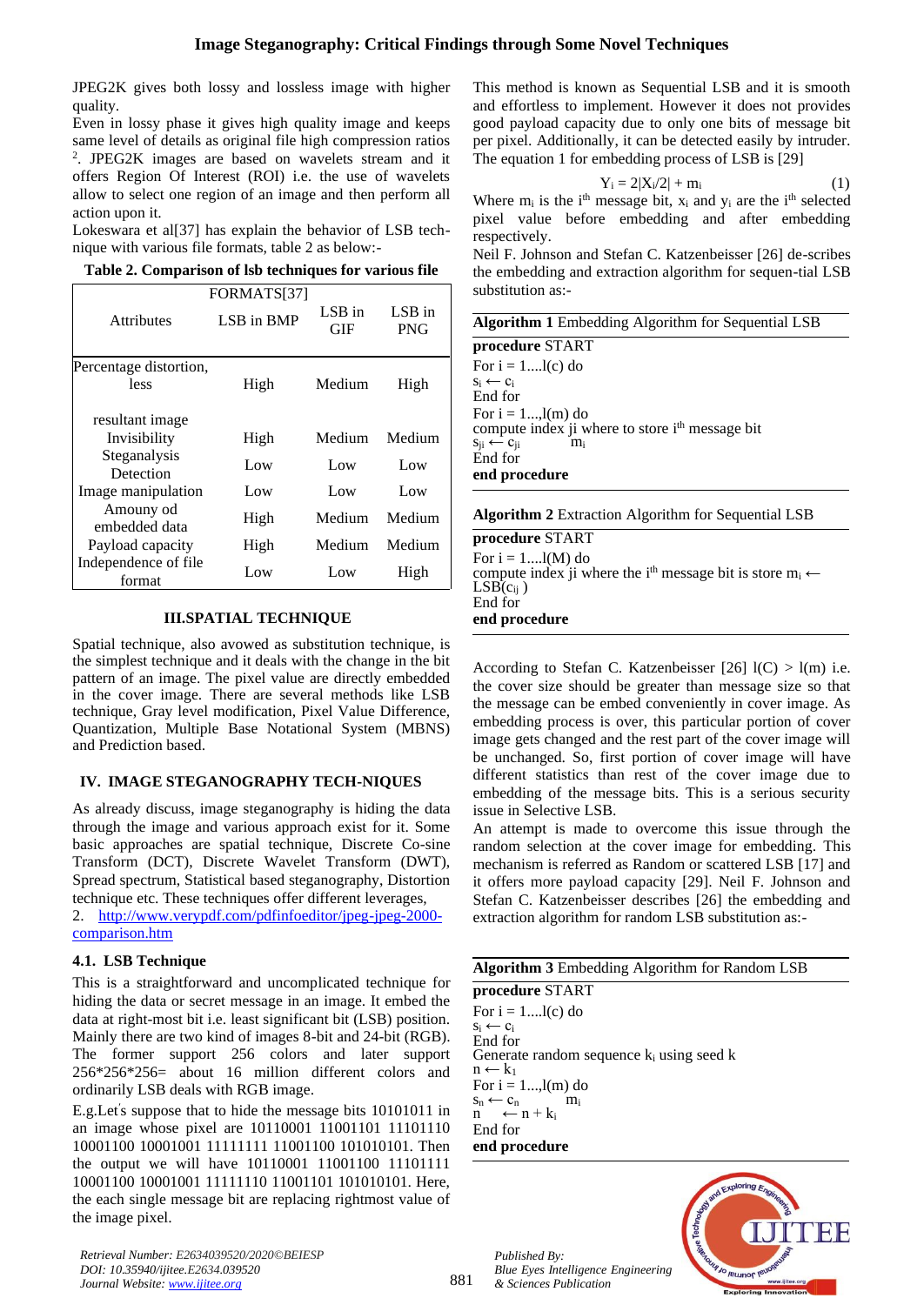

**Algorithm 4** Extraction Algorithm for Random LSB **procedure** START  $n \leftarrow k_1$ For  $i = 1$ .... $l(m)$  do

 $m_i \leftarrow LSB(C_n)$  $\leftarrow$  n + k<sub>i</sub> End for **end procedure**

Loannidou et al [20] proposed a method that sharp areas can hide large amount of data if it is applied at edge image and it cannot hide more data when it works at smooth images. Odai et al [1] proposed an algorithm based on different size image segmentations (DSIS) and modified least significant bits (MLSB), where the DSIS algorithm has been applied to embed a secret image randomly instead of sequentially. There are various tools for LSB like Steghide, S-tools, steganos, stegoDos, Ez-stego, Hide and Seek etc [26].

# **4.2. Gray Level**

As LSB uses 24-bit images and provide good embedding capacity, Gray level uses 8-bit images and it support 256 distinct shades of gray [21]. Gray level resolution refers to smallest discernible change in the shades or levels of gray in an image. The darkest color is the black and the lightest gray range is white color. The detection of grayscale is more difficult than color detection by human eyes. The main advantage of gray level method is low computational complexity and it offers good embedding capacity.

There is a close relation 2 between bits per pixel (bpp) and gray level resolution as

$$
L = 2^k \tag{2}
$$

Where L means number of gray levels and k is the bpp. For example consider 256 level image, we have 256 different

shades and each pixel carry 8 bits. Figure 4 shows the effect of reducing the gray level of the image <sup>3</sup>.

# **4.3. Pixel Value Differencing**

Pixel Value Differencing (PVD) was proposed by Wu and Tsai [46] that deals with the difference between neigh-bour pixel values [41]. The pixel value difference at edge portion is more than at smooth portion. At edge portion the embedding process returns less distortion in the image and Human Visual System (HVS) is not good to judge the change at edges while at smooth portion, the disparity between neighbour pixels is less so it is not ideal for large data embedding [42][41].

This method provides better stego image respecting to LSB as it modify the pixel value of adjacent/neighbor of cover image unlike direct modification in pixel value of cover image.

There exist two different modified version of PVD [43] viz Tri-way pixel value differencing (TPVD) method [7] and Adaptive pixel value differencing (APVD) method [31]. For embedding PVD is based on single direction while TPVD is based on three dimension pixels. The three dimension are horizontal, vertical and diagonal and APVD is applicable to gray scale images.

# **4.4. Multiple Base Notational System**

As we know binary system is the language of computer and it is of base 2 that store all information in the combi-nation of 0 and 1. In image steganography, the secret data or messages are converted into symbols in binary system. If we increment the base then we can embed more data i.e. secret data hiding capacity in the pixel can be increase with increment of base.

Secret data are transformed into symbols in a notational 3. https://www.tutorialspoint.com/dip/concept of

quantization.htm



**Figure 4. The image has been distorted badly by reducing the gray levels initiating from 256 levels to 2 levels which looks black and white image**

882

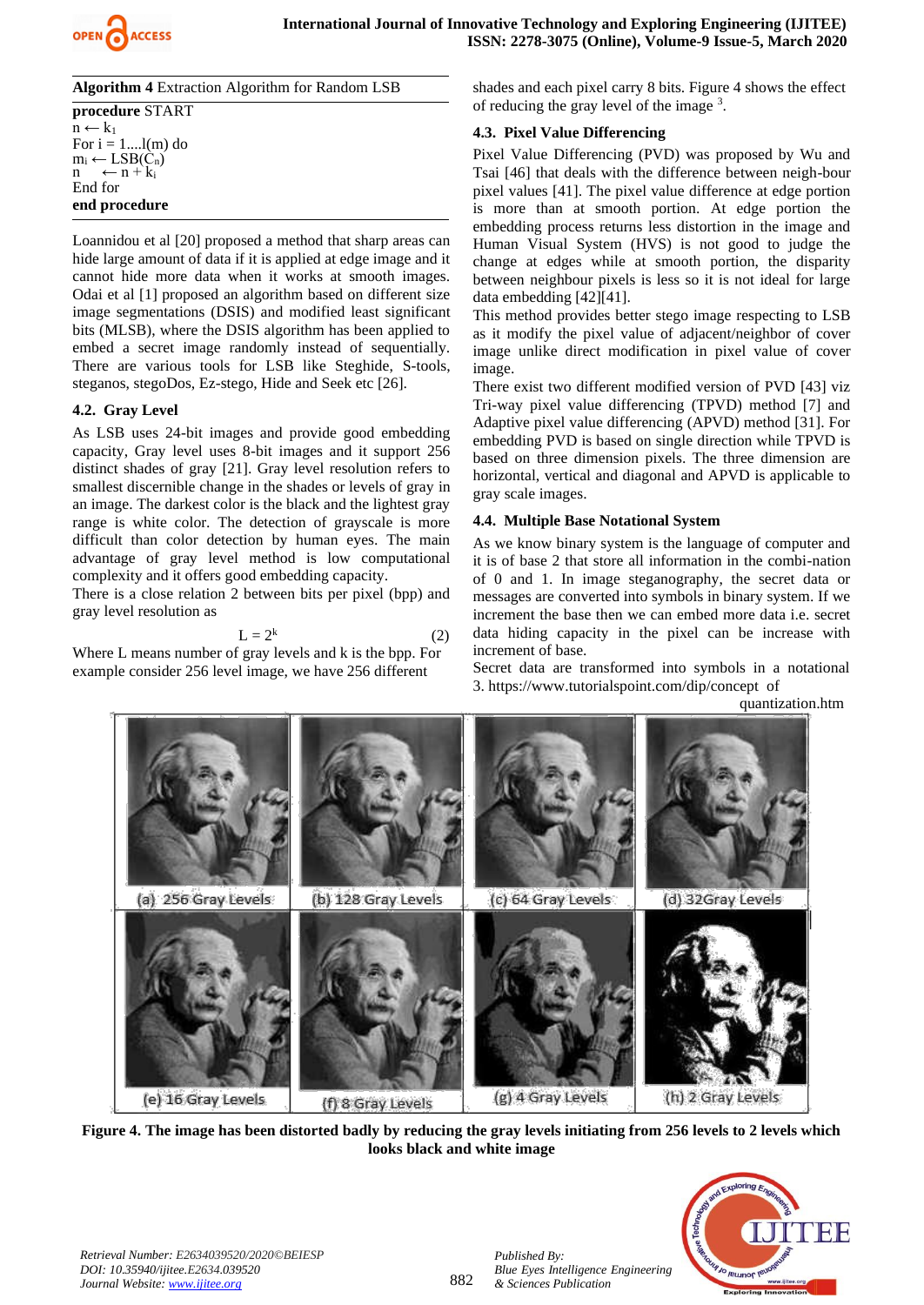System with multiple bases and in host images, the pixel are modified in such a way so that when it is divided by bases, it gives the remainder equal to the symbols [41]. Both data embedding and data extraction process are done on the basis of modulo operation, thereby also known as modulo operation based steganography [29]. It gives better Peak Signal to Noise Ratio (PSNR) value which is a quality measure metric of image after compression.

### **4.5. Palette Based Embedding**

Palette eembedding is done mostly on GIF type images with maximum 256 colors [2] [42]. In this technique a palette table of the used colors is maintained. The palette table is used to hide the secret data. It does not depend upon size of the image so payload capacity is limited by palette size.

Jiri Fridrich [14] proposed a method of embedding one message bit into one pixel. The selection of pixel is randomly chosen using a pseudo-random number generator seeded with a secret key. After embedding one message to each pixel, the palette is used to the find out closest color and it should have same parity as the message bit and does not that of original color. This idea gives advantage that reduce the embedding effect. This method have low payload capacity and produces less distorted image after embedding [2].

### **4.6. Pixel Indicator Technique**

Pixel Indicator Technique (PIT) was proposed by A. Gutub [16]. This is a key-less steganography approach and it uses 24 bits per pixel RGB images. This method uses two LSB bits of any one channel out of Red, Green and Blue channels as an indicator of secret data that gives the details of message existence in other two remaining channels. Considering R, G and B there will be exist six combinations as RGB, RBG, GRB, GBR, BRG and BGR. On the basis of images and its properties the indicator LSB bits will be available randomly. The relation between indicator and channel is shown in table 3 .

#### **Table 3. Indicator values based action**

Indicator Channel Channel1 Channel2

| 0 <sup>0</sup> | No hidden data                              | No hidden data        |
|----------------|---------------------------------------------|-----------------------|
| 01             | No hidden data                              | 2 bits of hidden data |
| -10            | 2 bits of hidden data No hidden data        |                       |
| -11            | 2 bits of hidden data 2 bits of hidden data |                       |
|                |                                             |                       |

Suppose, if we select the Red as indicator channel then Green and Blue will be channel 1 and channel 2 respectively. Same sequence will be followed for all six combinations. The first 8 bytes of the cover image delineate the com-mencement of the indicator channel sequence and will be used to store the size of the concealed message assuming that it is enough to store and will consume all LSBs of RGB component. Table 4 is used to select the indicator choice as 1st level and data hiding channel as 2nd level. All combinations of RGB are obtained from the table 4 on the basis of size of the message (N). If it is even then R is the indicator channel and GB or BG options will be chosen according to parity bit of N.

### **Table 4. Indicator channel selection criteria**

Type of length (N)1st Level selection, 2nd Level selection

|       | of secret message indicator channel Odd Parity Even Parity |           |     |
|-------|------------------------------------------------------------|-----------|-----|
| Even  | R                                                          | GB        | BG. |
| Prime | В                                                          | <b>RG</b> | GR. |
| Else  | G                                                          | <b>RB</b> | BR. |

Ankit Chaudhary et al [8] approaches key-less steganography to increase the confidentiality of data and and storage capacity with minimal degradation of the image by distributing the secret message throughout the image.

#### **4.7. Distortion Technique**

Distortion techniques are mainly used with text steganography. However they are also good for image steganography. It has two phases namely encoding phase and decoding phase [17]. In encoding phase, the sender marks changes in the cover image in order to get a stego image and in decoding phase, the receiver reconstruct cover image from stego image in order to get message and cover image. Now, the receiver needs original cover image so that he can make comparison between both cover images (original and extracted image). If both cover images matches then the message he got is correct otherwise message is corrupt [45][35].

#### **V.TRANSFORM DOMAIN TECHNIQUE**

In Transform steganography the pixel value of image is transformed into frequency value. The frequency value has three frequency components i.e. low frequency, high frequency and medium frequency. The low frequency area represent coarse information of the signal [21] and it is not good for embedding the message. The high frequency domain represent edge components and sharp transitions. High frequency domain are good for embedding as they are not noticeable to human eye [41]. It embed the message in such areas where message are less exposed [10]. Various transform techniques are: Discrete Cosine Transform (DCT), Wavelet Cosine Transform (WCT).

#### **5.1. Discrete Cosine Transform**

DCT coefficients <sup>4</sup> are used for JPEG compression. It divides the images into 8\*8 matrices representing pixel values and then subtract 128 by each pixel value that will return a matrices with mostly negative values. Now use DCT formula (Equation 3 ) for getting a matrix of DCT coefficients.

$$
1 x=7 y=7
$$
  
\n
$$
D(i, j) = \begin{array}{ccc} 1 x=7 y=7 & (2x + 1)i\pi & y=7 \\ p(x, y) \cos\left[\frac{1}{x}\right] & 16 & 16 \\ x=0 y=0 & y=0 \end{array}
$$

(3)



*Retrieval Number: E2634039520/2020©BEIESP DOI: 10.35940/ijitee.E2634.039520 Journal Website[: www.ijitee.org](http://www.ijitee.org/)*

883

*Blue Eyes Intelligence Engineering & Sciences Publication* 

*Published By:*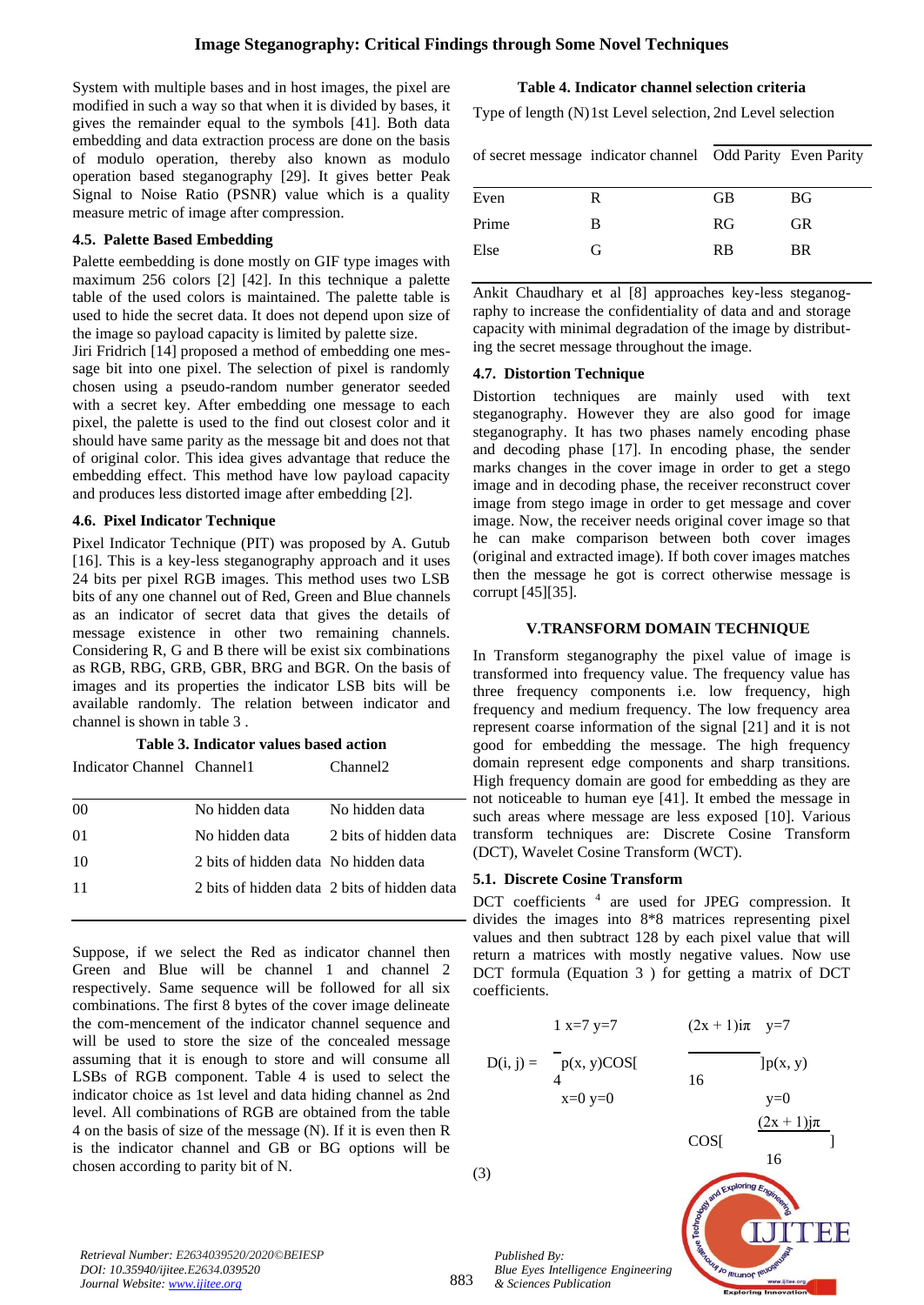

The Quantization table, which is a default table, use it as a divisor to the DCT coefficient matrix that will produce 8\*8 matrices known as Quantized DCT coefficient that gives a sparse matrix contains 44 zeros out of 64 matrix value. Zero means elimination of less important details from the high frequency region. Confidential messages are encoded in quantizes DCT coefficient followed by compression of the quantized coefficients by applying lossless method RLE (Run-Length Encoding), DPCM (Differential Pulse Code Modulation) and Huffman. The image is already compressed and lost many less important information, now there is need of lossless compression. So, RLE is used to compress the high frequency coefficients and DPCM is used to compress the first low frequency coefficient portion. Finally Huffman algorithm is implemented to compress everything <sup>5</sup>. For an image suppose the pixel values is matrix A (4) then the following steps from matrix-equation (4) to (8) explains the procedure of DCT.

b) Values after subtracting 128 from matrix values.

|       | $-415$ $-30$ $-61$ 27 56 $-20$ $-2$ 1 |      |               |      |                                                |          |                |         |
|-------|---------------------------------------|------|---------------|------|------------------------------------------------|----------|----------------|---------|
|       |                                       |      |               |      | $5 \t -22 \t -61 \t 10 \t 13 \t -7 \t -9 \t 5$ |          |                |         |
|       |                                       |      |               |      | $-47$ 7 77 $-25$ $-29$ 10 $-5$ 6               |          |                |         |
| $A =$ |                                       | $-7$ |               | $-4$ | $-49$ 12 34 $-15$ $-10$ 6 2                    |          |                | -2      |
|       |                                       |      | $12 -13 -2$   |      |                                                | 21       | $-33$          |         |
|       |                                       |      |               | $-6$ |                                                |          |                |         |
|       |                                       |      | $-8$ 3 2 $-2$ |      |                                                | $\sim$ 1 | $4\quad 2$     |         |
|       |                                       |      |               |      | $-1$ 0 0 $-2$ $-1$ $-3$                        |          | $\overline{4}$ | $^{-1}$ |
|       |                                       |      |               |      | $-0$ 0 $-1$ $-4$ $-1$ $-0$ 1 2                 |          |                |         |
|       |                                       |      |               |      |                                                |          |                | (6)     |

(c) DCT coefficients:- Matrix after applying DCT formula. All matrix value are in rounded form, i.e. omit the number after decimal.

|       | 16 11            | 10               | 16               | 24            | 40                      | 51               | 61             |     |
|-------|------------------|------------------|------------------|---------------|-------------------------|------------------|----------------|-----|
|       | 1212             | 14               | 19               | 26            | 58                      | 60               | 55             |     |
|       | 14 13            | 16               | 24               | 40            | 57                      | 69               | 56             |     |
| $A =$ | 14 17 22         |                  | 29               | 51            | 87                      | 80               | 62             |     |
|       | 1822 37          |                  | 56               | 68            | 109                     | 103              | 77             | (7) |
|       | 24 35 55         |                  | 64               | 81            | 104                     | 113              | 92             |     |
|       | 4964 78          |                  | 87               |               | 103 121                 |                  | 120 101        |     |
|       | 7292             | 95               | 98               |               | 112 100                 |                  | 103 99         |     |
|       |                  |                  |                  |               | (d) Quantization table. |                  |                |     |
|       | $-26$            |                  | $-3$ $-6$        | 2             | 2                       | $-1$             | 0 <sub>0</sub> |     |
|       | $\overline{0}$   | $-2$             | $-4$             | 1             | $\mathbf{1}$            | $\Omega$         | 0 <sub>0</sub> |     |
|       | $-3$             | 1                |                  | $5 -1 - 1000$ |                         |                  |                |     |
| $A =$ | $-3$             | $\overline{1}$   | 2                | $-1$          | $\theta$                | 0                | 0 <sub>0</sub> | (8) |
|       | $\mathbf{1}$     | $\overline{0}$   | $\boldsymbol{0}$ |               | $0\quad 0$              | $\boldsymbol{0}$ | 0 <sub>0</sub> |     |
|       | 0                | 0                | $\boldsymbol{0}$ |               | $0\quad 0$              | $\overline{0}$   | 0 <sub>0</sub> |     |
|       | $\boldsymbol{0}$ | $\boldsymbol{0}$ | $\boldsymbol{0}$ | 0             | $\boldsymbol{0}$        | 0                | 0 <sub>0</sub> |     |
|       | $\boldsymbol{0}$ | $\boldsymbol{0}$ | $\boldsymbol{0}$ | 0             | $\boldsymbol{0}$        | $\boldsymbol{0}$ | 0 <sub>0</sub> |     |

(e) Quantized DCT coefficients.

#### **Algorithm 5** DCT algorithm

# **procedure Input**: Cover image and secret message **Output**: Stego Image

**While** end of secret image file do read adjacent f(i,j) of cover image **if**  $f(i,j) = 0$  and  $f(i,j) = 1$  then get adjacent LSB of secret image replace DCT LSB with secret image bit **end if** insert f(i,j) into stego image **end while**

**end procedure**

Major DCT based steganography methods are Jsteg, JPHide, F series, Outguess, YASS and Model Based.

|       | 52 55    | 61    | 66  | 70                             | 61  | 64 | 73 |     |
|-------|----------|-------|-----|--------------------------------|-----|----|----|-----|
|       | 63 59    | 55    | 90  | 109                            | 85  | 69 | 72 |     |
|       | 59<br>62 | 68    | 113 | 144                            | 104 | 66 | 73 |     |
|       | 63 58    | 71    | 122 | 154                            | 106 | 70 | 69 |     |
| $A =$ |          |       |     |                                |     |    |    | (4) |
|       | 67 61    | 68    | 104 | 126                            | 88  | 68 | 70 |     |
|       |          |       |     |                                |     |    |    |     |
|       | 79 65    | 60    | 70  | 77                             | 68  | 58 | 75 |     |
|       | 85 71    | 64    | 59  | 55                             | 61  | 65 | 83 |     |
|       | 87 79    | 69    | 68  | 65                             | 76  | 78 | 94 |     |
|       |          |       |     | (a) Pixel values of the image. |     |    |    |     |
|       |          |       |     |                                |     |    |    |     |
|       |          | 76 73 | 67  | 6258                           | 67  | 64 | 65 |     |
|       | 65       | 69    | 73  | 3819                           | 43  | 59 | 56 |     |
|       | 66       | 69    | 60  | $15 - 16$                      | 24  | 62 | 55 |     |
|       | 65       | 70    | 57  | $6 -26$                        | 22  | 58 | 59 |     |
|       |          |       |     |                                |     |    |    | (5) |
|       | 61       | 67    | 60  | 242                            | 40  | 60 | 58 |     |
|       |          |       |     |                                |     |    |    |     |
|       | 49       | 63    | 68  | 5851                           | 60  | 70 | 53 |     |
|       |          |       |     |                                |     |    |    |     |
|       | 43       | 57    | 64  | 6973                           | 67  | 63 | 45 |     |
|       |          |       |     |                                |     |    |    |     |
|       | 41       | 49    | 59  | 6063                           | 52  | 50 | 34 |     |

• Jsteg/JPHide:- Jsteg and JPHide are two classic tools that employ LSB embedding technique. Jsteg

function, which is the first algorithm for JPEG images [28], is used to hide the secret data by replacing the LSBs of nonzero quantized DCT coefficients by secret message bits [41]. It does not replace any coefficients of 0s or 1s. Matrix (9) shows Jsteg matrix after change in coefficient values (indicating by \*) in quantized DCT coefficients matrix values.

|       |        | -26 -4 -6 2 1 -2 |              |              |              |                | 00         |   |
|-------|--------|------------------|--------------|--------------|--------------|----------------|------------|---|
|       |        | $0 -3$           | $-4$ 1       |              | 1            | 0              | $0\quad 0$ |   |
|       |        | $-4$ 1           |              | $5 -2 -1$    |              | $\mathbf 0$    | $0\quad 0$ |   |
| $A =$ | $-3$ 1 |                  |              | $1 -2 0$     |              | $\overline{0}$ | $0\quad 0$ |   |
|       | 1      | 0                | $\mathbf{0}$ | 0            | $\mathbf{0}$ | 0              | $0\quad 0$ |   |
|       | 0      | 0                | 0            | $\mathbf{0}$ | $\mathbf{0}$ | 0              | $0\quad 0$ |   |
|       | 0      | 0                | 0            | 0            | 0            | 0              | 00         |   |
|       | 0      | 0                | 0            | 0            | 0            | 0              | $0\quad 0$ |   |
|       |        |                  |              |              |              |                |            | ٠ |

*Published By: Blue Eyes Intelligence Engineering* 



*& Sciences Publication* 

*Retrieval Number: E2634039520/2020©BEIESP DOI: 10.35940/ijitee.E2634.039520 Journal Website[: www.ijitee.org](http://www.ijitee.org/)*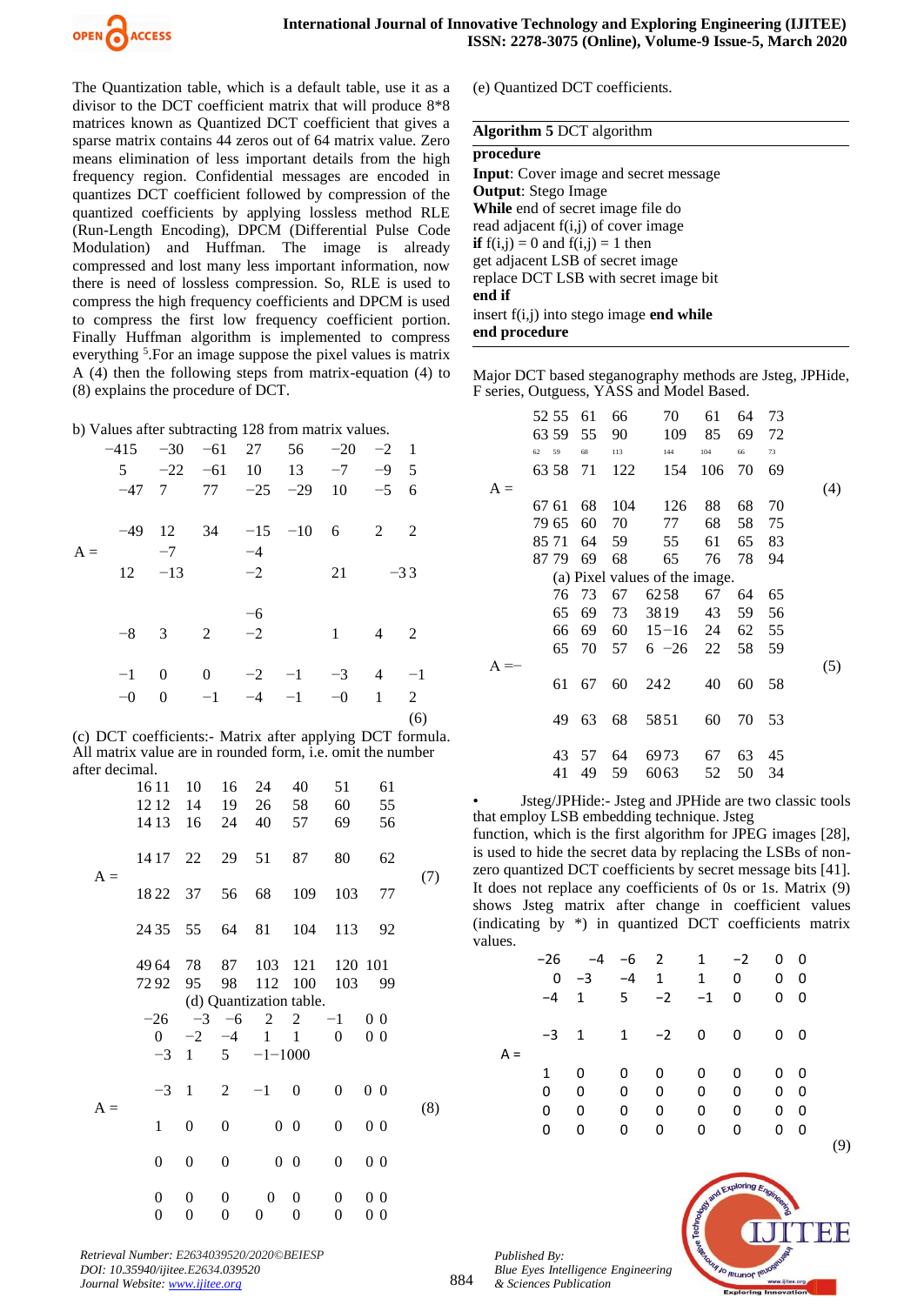Due to changes in values it produce abnormal histogram that help in steganalysis.

It resists visual attacks but chi-square attack, a statistical attack, thatdetect the presence of message bits. JPHide conceal the secret message with quantized DCT coefficients and these quantized coefficients are selected randomly by pseudo-random number generator. It is capable to modify the second LSB [17].

• F series (F3, F4 and F5):- F series does not change bits rather do increment / decrement of the coef-ficient values. In F series, F5 is possibly one of the most progressive and advanced program publicly available and it was introduced by Westfield [41] in 2001. It uses JPEG format and distribute messages across entire image. Table 5 shows a comparative study among F3, F4 and F5 . Figure 5 explains the encoding process of the F5.



**Figure 5. F5 encoding process**

• Outguess: - It was introduce by Niels Provos[34] and works as 2-step procedure. First step selects the DCT coefficients randomly using pseudo-random generator and improve the embedding statistics and replaces the DCT LSB with message and while em-bedding keeps skip 0s and 1s. Second step, modifica-

|                | Table 5. An overview of f series algorithm |                                         |                    |  |  |  |  |  |
|----------------|--------------------------------------------|-----------------------------------------|--------------------|--|--|--|--|--|
| N <sub>0</sub> | F <sub>3</sub>                             | F4                                      | F5                 |  |  |  |  |  |
|                | Resistant to visual                        | Resistant to visual Resistant to visual |                    |  |  |  |  |  |
| 1              |                                            |                                         |                    |  |  |  |  |  |
|                | attacks                                    | attacks                                 | attacks            |  |  |  |  |  |
|                | Does not change                            | Does not change                         | Does not change    |  |  |  |  |  |
| 2              | <b>Bits</b>                                | <b>bits</b>                             | <b>bits</b>        |  |  |  |  |  |
|                | Detectable by                              | Not detectable by                       | Not detectable by  |  |  |  |  |  |
| 3              |                                            |                                         |                    |  |  |  |  |  |
|                | chi-square attack                          | chi-square attack                       | chi-square attack  |  |  |  |  |  |
|                | Abnormal Histogram Normal Histogram        |                                         | Normal Histogram   |  |  |  |  |  |
| 4              | that makes                                 | that makes steg-                        | that makes steg-   |  |  |  |  |  |
|                | steganalysis easy                          | analysis difficult                      | analysis difficult |  |  |  |  |  |
| 5              | Due to decrement to                        | Skips zeros, so                         | Skips zeros, so    |  |  |  |  |  |
|                | zeros, it shrinkage                        | no shrinkage                            | no shrinkage       |  |  |  |  |  |
|                | It produces more                           | Uses inverse of                         | Uses inverse of    |  |  |  |  |  |
| 6              | even coefficient                           | negative stego                          | negative stego     |  |  |  |  |  |
|                | than odd                                   | values                                  | values             |  |  |  |  |  |
|                | Decrement the co-                          |                                         |                    |  |  |  |  |  |
|                | efficient absolute                         | Decrement pos-                          | Decrement pos-     |  |  |  |  |  |
|                |                                            | itives and incre-                       | itives and incre-  |  |  |  |  |  |
|                |                                            |                                         |                    |  |  |  |  |  |
|                |                                            |                                         |                    |  |  |  |  |  |
| 7              | values except zero                         | ment negative                           | ment negative      |  |  |  |  |  |
|                | which it can not                           |                                         |                    |  |  |  |  |  |
|                |                                            |                                         |                    |  |  |  |  |  |
|                | does.                                      | coefficients                            | coefficients       |  |  |  |  |  |



# **Figure 6. Design of B-Blocks and H-Blocks [29]**

the values in histogram near to original values during the second step. It maintains the good histogram shape, due to which it is one of safe method that is not detectable by chisquare attack [17].

# **5.2. Discrete Wavelet Transform (DWT)**

tions are made to the unselected coefficients to main-tain the DCT coefficient histogram of stego image as that of cover image [29]. Before embedding, for the first step, Outguess compute the maximum size of a randomly spread message for embedding purpose so that user can modify and adjust

*Retrieval Number: E2634039520/2020©BEIESP DOI: 10.35940/ijitee.E2634.039520 Journal Website[: www.ijitee.org](http://www.ijitee.org/)*

*Published By: Blue Eyes Intelligence Engineering & Sciences Publication* 

885

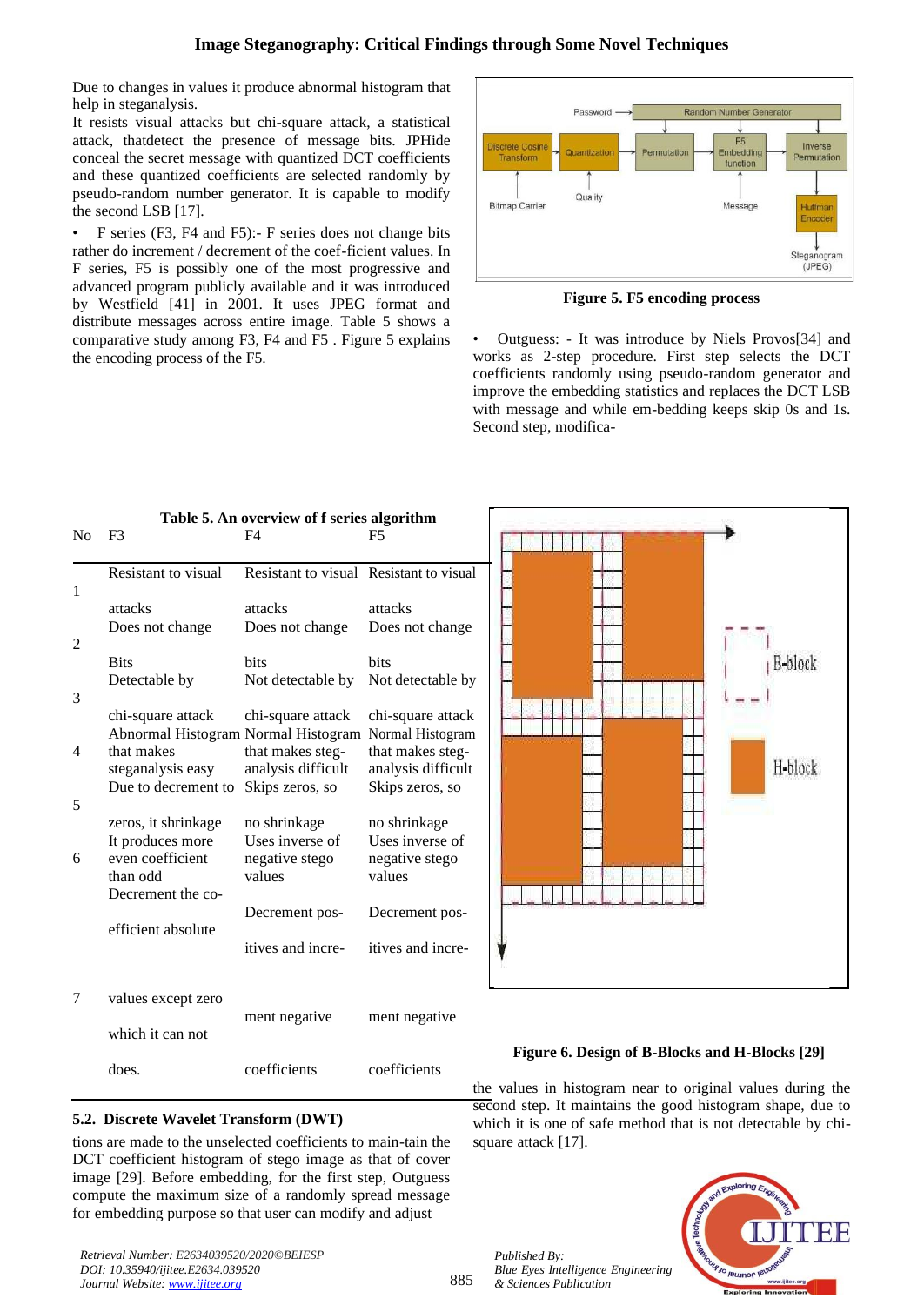

YASS (Yet Another Steganographic Scheme) :-This is one of the least statistically detectable embedding scheme in recent years. Its working is different from F series algorithm as it does not embed the message bits directly in DCT coefficient rather it divides the whole image into fixed and large in size, non-overlapping  $B*B$  ( $B>8$ ), known as Big-Block or B-Block. Figure 6 shows that In each B-block, a 8\*8 sub-block known as Host Block or H-Block is selected randomly with some secret key for computing DCT [41] [29] [6]. And, Next Error correction code are applied for the embedding of secret data in the DCT coefficients of the H-blocks. Finally, inverse DCT is applied to the H-blocks, the entire image is compressed and distributed as a JPEG image [17]. Due to non-overlapping H-blocks it produce good JPEG DCT coefficient instead of artifacts produced during embedding [29].

Finally, a comparison (table 6) is made among var-ious DCT techniques and Chi-square detected all previous methods before YASS successfully. For the security performance of YASS, refer to [30][19] for further study.

It is a mathematical tool for decomposing an image in a hierarchically manner. It is an application of the wavelet transform using a discrete set of the wavelet scales <sup>6</sup>. It is better than Fourier Transform as it captures frequency and temporal information both <sup>7</sup> . Also, it overcome DCT as it produce high compression ratio and avoids interferences due

to artifacts. So, DWT is a better approach for hiding the secret data [3].JPEG2k is related to wavelet transform [27]. It decompose image in 4-non overlapping sub bands as LL (Low Low), LH (Low High), HL (High Low), HH (High High). This is 1st level decomposition. To get next level decomposition, we proceed LL sub-band in order to get next value of wavelets coefficients until reach some final states N (figure 7). In general or mathematically we will have total 3N+1 sub-bands with LLX, LHX, HLX, HHX where X=1 to N [21][10]. Algorithm 6 and 7 describe the process of embedding and extraction for DWT method [3][10]

| LL | HL | LL<br>LH | HL.<br>HH | HL | $LL$ $ HL$<br>LH HH<br>LH | HL.<br>HH | HL |
|----|----|----------|-----------|----|---------------------------|-----------|----|
| LH | HH | LH       |           | HH | LH                        |           | HH |

# **Figure 7. Single level, Two level and Three level Decomposition**

6. http://klapetek.cz/wdwt.html

7. https://en.wikipedia.org/wiki/Discrete wavelet transform

|  |  |  | Table 6. Comparison among dct techniques[9][28][38][34][40] |  |  |  |
|--|--|--|-------------------------------------------------------------|--|--|--|
|--|--|--|-------------------------------------------------------------|--|--|--|

| <b>Methods</b>                     | Creator                 | Year | Image<br>Format | Complexity | Random<br><b>Bit Selection</b> | Detected by                                  |
|------------------------------------|-------------------------|------|-----------------|------------|--------------------------------|----------------------------------------------|
| <b>JSteg</b>                       | Derek Upham             | 1993 | <b>JPEG</b>     | Medium     | N <sub>0</sub>                 | Chi-square, Fidirich's algorithm, Stegdetect |
| <b>JPHide</b>                      | Allan Latham            | 1999 | <b>JPEG</b>     | Medium     | Yes                            | Chi-square, Stegdetect                       |
| F5                                 | Andreas Westfield       | 2001 | <b>JPEG</b>     | High       | <b>Yes</b>                     | Fidirich's algorithm                         |
| <b>Outguess</b>                    | Provos & Honeymoon 2003 |      | <b>JPEG</b>     | High       | <b>Yes</b>                     | Chi-square extended version, Stegdetect      |
| <b>YASS</b><br><b>BS</b> Manjunath | K Sloanki, A Sarkar,    | 2007 | <b>JPEG</b>     | High       | Yes                            |                                              |

### **Algorithm 6** Embedding Algorithm of DWT

#### **procedure**

**input**: Cover image and secret message.

**Step 1**: Break up the RGB cover image into three planesR, G and B.

**Step 2**: Decompose each plane of the cover image into 4sub-bands LLX, LHX, HLX and HHX until 3N + 1. **Step 3**: Divides the planes by Haar DWT method.

**Step 4**: Now decompose secret image in four sub-bandsuntil  $3N + 1$ .

**Step 5**: Secret image sub-bands are embedded in thedifferent bands of the cover image.

**Step 6**: Apply inverse DWT to retrieve them and combinethree planes to get stego images. **end procedure**

**Algorithm 7** Extraction Algorithm of DWT

#### **procedure**

**input**: Stego Image.

*Retrieval Number: E2634039520/2020©BEIESP DOI: 10.35940/ijitee.E2634.039520 Journal Website[: www.ijitee.org](http://www.ijitee.org/)*

**Step 1**: Decompose stego image in three planes i.e. R, Gand B.

**Step 2**:Apply 2D-DWT on each stego plane and get subbands.

**Step 3**: To get wavelet coefficients use Haar DWT.

**Step 4**:Now apply IDWT to combine all three planes. **Step 5**: Get the secret message.

**end procedure**

### **5.3. Integer Wavelet Transform**

Integer Wavelet Transform (IWT) gives lossless compression image while embedding. In DWT process, the floating point coefficients are generated and DWT filters it and gives lossy output but IWT does not because it maps integer to integer in the output [21]. Hemalatha et al[18] proposed a secure way to hide data in an image using the key and IWT is used to hide the key. M.Vijay et al[44] proposed a way to embed the data in gray level cover image using IWT and they got a good result with high PSNR value.

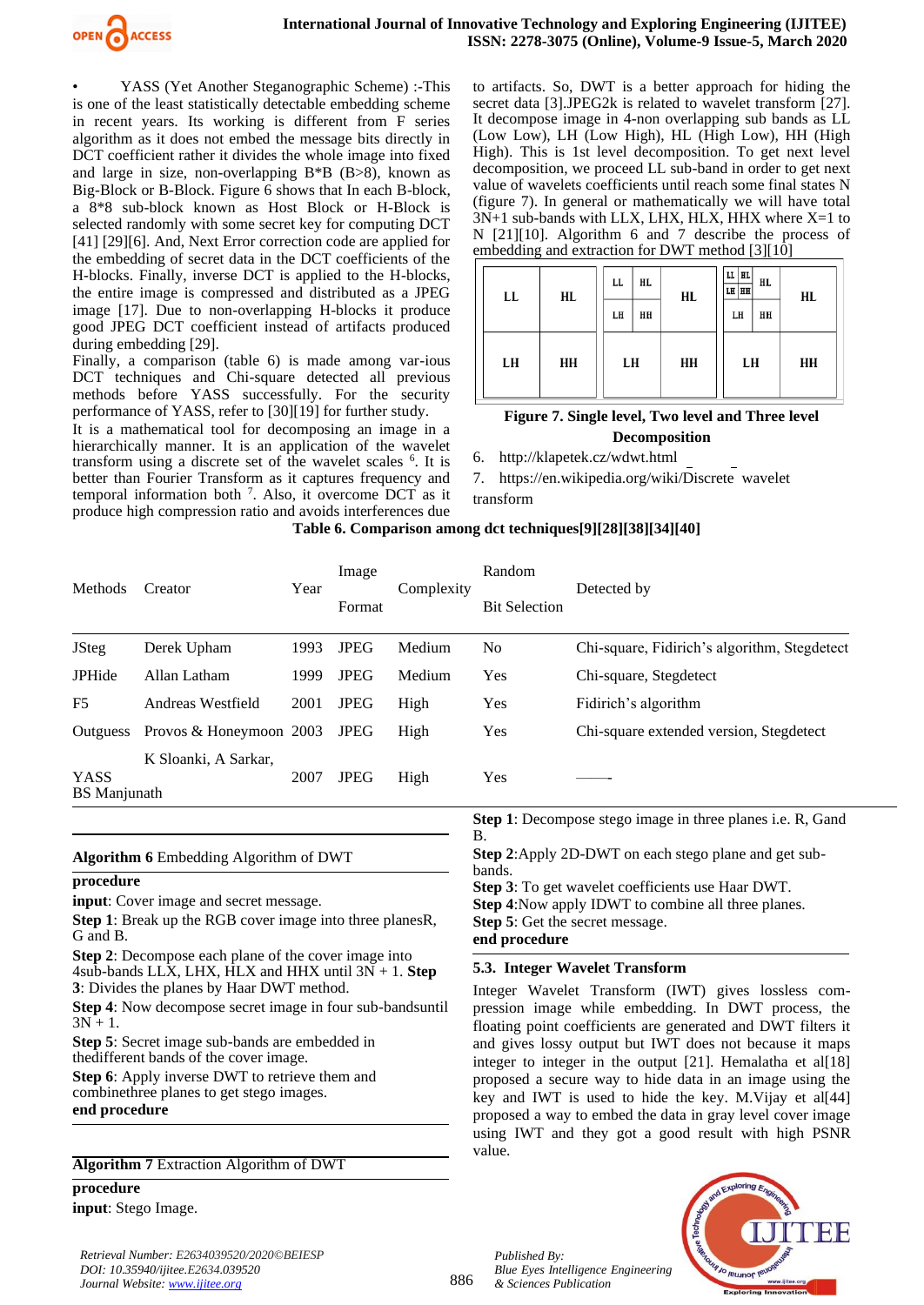### **VI.SPREAD SPECTRUM IMAGE STEGANOGRAPHY**

Spread spectrum Image Steganography (SSIM) is a mechanism used for generating signals  $8$  as the spread spectrum generates a noise in cover image and then planted secret message into it results decreasing density. The secret message is spread throughout the cover image and the message bits are embedded in such signals that have low noise than cover image that makes imperceptible and unnoticeable for human beings [21]. It is fairly robust and dont disturb the message after transformation that adds noise to the image and due to its robustness against detection it is commonly used in military communications. It is hard for intruder to know the embedded message without knowing the keys generated by pseudo random number generator during encoding phase. [13]. The general additive embedding scheme 10 can be described as follows:

$$
Y_i = X_i + W_i \quad i = 1, 2, ...N \tag{10}
$$

Where Xi is a sequence of the original data from the cover, Wi is a pseudo-random sequence generated from a pseudorandom number generator (PRNG) initialized by a secret stego key, is an embedding strength parameter (gain factor), and Yi is a sequence of possibly altered data [17].

### **VII.STATISTICAL BASED STEGANOGRAPHY**

Statistical method, also familiar as model based tech-nique, was proposed by P. Sallee [39] a special case of steganography apart from earlier both Spatial method and transform method. In LSB method the distortion in image after embedding process is generally not detectable by HVS but it changes the statistical properties of the stego image that led to the abnormal histogram followed by ease in detection while steganalysis and F5 method base on matrix was considered as first data hiding method with minimum distortion was not having freedom to select the position for embedding. So, this method first seizures the statistical prop-erties of the cover image then embedding steps are carried

8. https://en.wikipedia.org/wiki/Spread spectrum

|  |  |  | Table 7. Comparison among different image steganographic |
|--|--|--|----------------------------------------------------------|
|--|--|--|----------------------------------------------------------|

|                   |                     |                            | techniques       |                  |                  |                          |                            |
|-------------------|---------------------|----------------------------|------------------|------------------|------------------|--------------------------|----------------------------|
|                   |                     |                            |                  | Payload          |                  | Image                    |                            |
| Techniques        | Domain              | ImperceptibilityRobustness |                  | Capacity         |                  | Detectability Distortion | Complexity                 |
| <b>LSB</b>        | Spatial             | Low $[42]$                 | Low $[21]$       | <b>High</b> [42] | <b>High</b> [27] | Medium [12]              | Low $[27]$                 |
| Pseudo-rendom     |                     |                            |                  |                  |                  |                          |                            |
| <b>LSB</b>        | Spatial             | Low $[21]$                 | Medium           | High $[15]$      | medium<br>Medium | Medium $[12]$            | Low $[27]$                 |
| <b>PVD</b>        | Spatial             | High $[21]$                | Low $[21]$       | <b>High</b> [21] | $[27]$           | Medium                   | Medium [2]                 |
| Palette           | Spatial             | High [17]                  | Low $[17]$       | Low $[2]$        | High             | Low                      | High [2]                   |
| Distortion        | Spatial             | Low $[17]$                 | Low<br>Medium    | Low              | Low              | Low $[12]$               | Low<br>Medium              |
| <b>DFT</b>        | Transform           | High $[17]$                | $[21]$<br>Medium | Medium [21]      | Low $[27]$       | High                     | $[27]$<br>Medium           |
| <b>DCT</b>        | Transform           | High $[15]$                | $[21]$           | Medium $[21]$    | Low $[27]$       | High [12]                | $[27]$                     |
| <b>DWT</b>        | Transform<br>Spread | <b>High</b> [15]           | High [15]        | Low $[21]$       | Low $[27]$       | Medium [12]              | <b>High</b> [27]<br>Medium |
| <b>SSIS</b>       | Spectrum            | <b>High</b> [17]           | High [15]        | medium $[21]$    | Low $[27]$       | Medium                   | $[27]$                     |
| <b>Statistics</b> | Model based         | Medium [17]                | Low              | Low $[17]$       | Low              | Low                      | High                       |

out accordingly by making some modifications in statistical properties of the cover image. The modifications are made by splitting the cover image, suppose X, into two distinct parts as  $X_A$  is invariant to embedding and  $X_B$  will carry the secret messages followed by 1-bit embedding method. The cover image will be change due to 1 bit embedding otherwise it remains unchanged[17].

#### **VIII.COMPARISON AMONG IMAGE STEGANOGRAPHY TECHNIQUES**

So far, we have discussed various ways to hide the secret message within an image. Table shows a summary of main techniques. These comparisons are based on differ-ent parameters and these technique will behave differently according to input. It depends upon the selection of cover image that should be enough large to hold the data. Also, the

*Retrieval Number: E2634039520/2020©BEIESP DOI: 10.35940/ijitee.E2634.039520 Journal Website[: www.ijitee.org](http://www.ijitee.org/)*

distortion of cover image depends upon the length of embedded message. A long message will return more distortion than a short message. However, the embedding algorithms matters more, the statistical base method offers maximum message size embedding without distortion in image while LSB method returns distortion in in images. There is no such thing as a ′best′ algorithm rather it matters with cover selection, message size and users output.



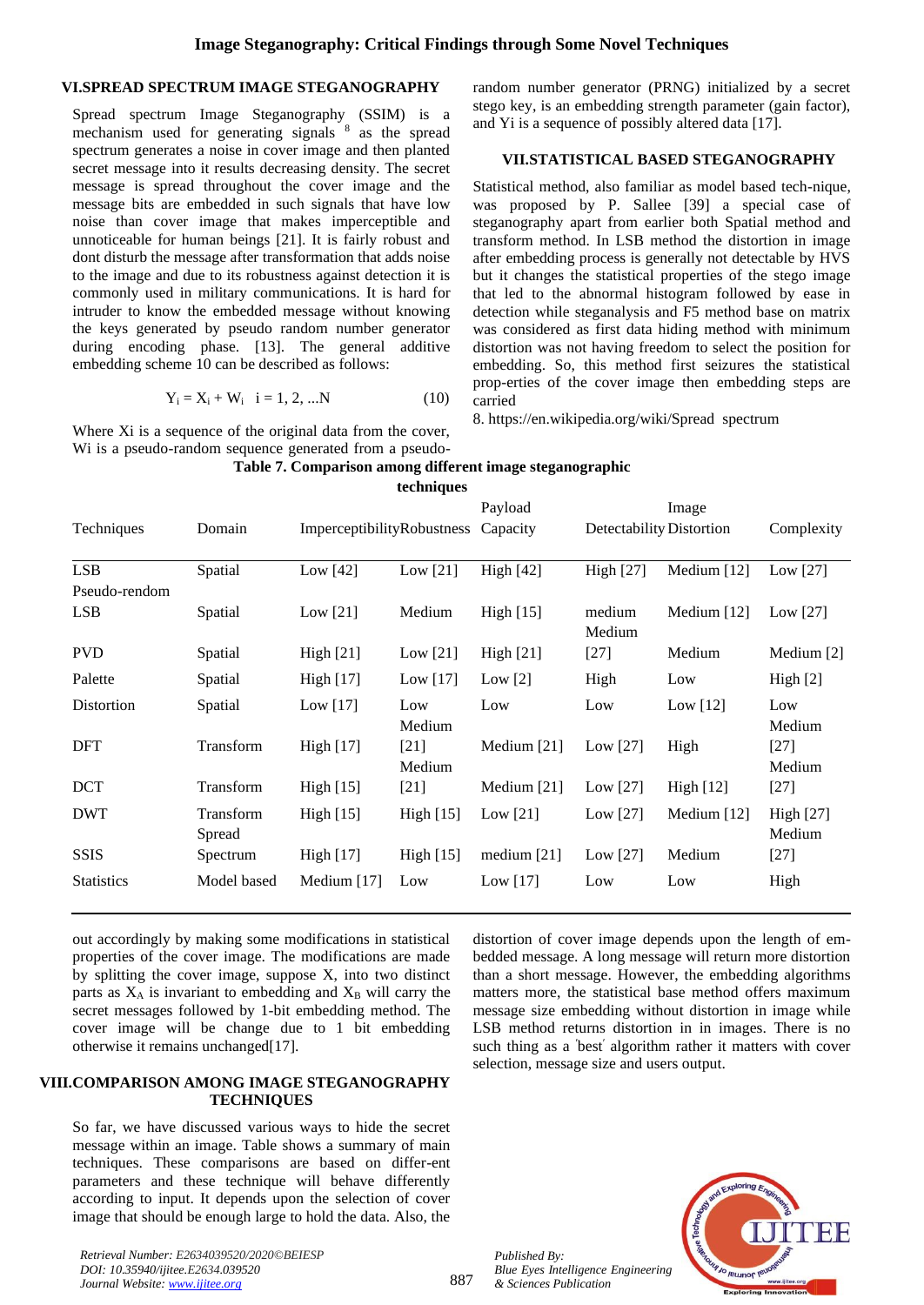

#### **IX.PERFORMANCE PARAMETER**

The performance parameter is an important aspect to judge the efficiency and optimization of a technique. The performance of Image Steganography is related to the high payload capacity, imperceptibility, and robustness [17].

The different metrics to measure the efficiency of techniques are PSNR, MSE, SSIM, normalized cross relation etc. These metrics describes the robustness of stego image i.e. up to what extent the cover image has been distorted.

#### **9.1. MSE**

Mean Square Error 11 is the average of squares of the errors.

MSE = 
$$
\frac{1 \text{ m} - 1 \text{ n} - 1}{\text{m}} [I(i, j) - K(i, j)]2
$$
 (11)  
min  
i=0 j=0

Where  $I(i,j)$  represents original image and  $K(i,j)$  represents stego image. m and n represents the size of the image

The smaller MSE, the image quality will be higher or Image quality of stego image is inversely proportional to MSE. It gives positive values always due to squaring of the errors. And, values toward zero is better.

### **9.2. PSNR**

Peak Signal to Noise Ratio is well known performance measurement matric that compute the peak signal to noise ratio between two images i.e. original image and the compressed image. The PSNR value is directly proportional to image quality i.e. the larger the value of PSNR the high will be quality of stego images. It means there is a minimum deviation in stego images from cover image [3]. PSNR is inversely proportional to MSE as given in equation 12.

$$
P SN R = 10\log_{10} \frac{R^2}{M SE}
$$
 (12)

Where R is the maximum fluctuation in the input image data type. The MSE shows the cumulative squared error between the original and the compressed image, whereas PSNR represents a measure of the peak error. A high quality stego image should have 40 dB value or above and below 30dB is referred as low quality image [9].

#### **9.3. SSIM**

Structural Similarity Index Matrix is recognized for video steganography but works well for photography. It is visible structural based perceptual metric used to ad-vance the conservative methods PSNR and MSE [3]. While processing image compression, it quantifies image quality degradation by calculating the similarity between two im-ages 13.

$$
(2\mu_{x}\mu_{y} + C1)(2\sigma_{xy} + C2)
$$
  
\nSSIM (x, y) =  
\n
$$
(\mu^{2} + \mu^{2} + C1)(\sigma^{2} + \sigma^{2} + C2)
$$
\n
$$
x \qquad y
$$
\n(13)

Where X and Y represent cover and stego image respectively.  $\sigma_x$  and  $\sigma_y$  are mean intensity of x and y respectively. $\sigma_x^2$  and  $\sigma_y^2$  represent variance for x and y. C1 and C2 are two variables that stabilizes the division with weak denominator.

# **9.4. Normalized Histogram intersection**

The frequency distribution of different pixel intensities of an image is said to be Histogram and it is denoted by  $ha(g)$ *i.e.* total number of pixels hain the image with inten-sity g. This metric is used to calculate the value of matched pixel between two histograms. Consider two histogram h(a) and h(b) of cover image A and stego image B respectively then histogram intersection is defined as 14:

$$
\mathbf{N}^-
$$

$$
I(A, B) = min((h(a), h(b))
$$
 (14)

 $i=1$ 

A score 1 indicates both histograms are normalized and have a good match while 0 score indicates complete mismatch and no regions of histogram overlap [12].

#### **9.5. Cross Correlation**

This parameter defines the how well the neighbour pixels are co related to each other. It gives a comparison between original images and stego images. The process of data embedding may produce a disturbance in the correlation in an image.

#### **X.CONCLUSION AND FUTURE DIRECTION**

Security and covert is an important anxiety for the people over Internet and Image Steganography provide security well. It does not proposed to replace the cryptography but supplement it and appendage the security. Due to its outstanding nature of security it has infinite number of applications. This paper also introduce many techniques of image steganography with outline and each technique is has its nice impact according to conditions.

In term of adequate security, best technique is DWT with high robustness while without security LSB offers more payload capacity with simple complexity. Due to high robustness, low ease of detection and good payload capacity SSIS is very good for steganography. Distortion method carry less distortion in stego-image. For 8-bit image, Gray level method offers good payload with low complexity.

Capacity and security trade-off is an important concern in embedding the message. It has been observed that both are reciprocal to each other. Advancing or increasing in security leads to reducing in capacity factor and vice versa. A stego method is needed with optimal performance in both fields.

Many researchers has given idea to mingle it with cryptography in order to reach impregnable security. Strong encryption algorithm like 3DES (Data Encryption Standards), Twofish, AES (Advanced Encryption Standard) with image steganography can shield circumvent credential data. To make it more complicated, use Diffie-Hellman algorithm for generating key agreement between two parties for communication. As we know there are generally four type of steganography viz. Text, Images, Audio / Video and protocol. A hybrid of these methods can be seen as future work. With the rapid advancement and development of data hiding technologies aggrandize payload capacity, superlative security are perpetual demand and welcome. To improve steganography algorithm a variety of topic can be considered such as ROI, soft computing algorithm, etc.

*Retrieval Number: E2634039520/2020©BEIESP DOI: 10.35940/ijitee.E2634.039520 Journal Website[: www.ijitee.org](http://www.ijitee.org/)*

888

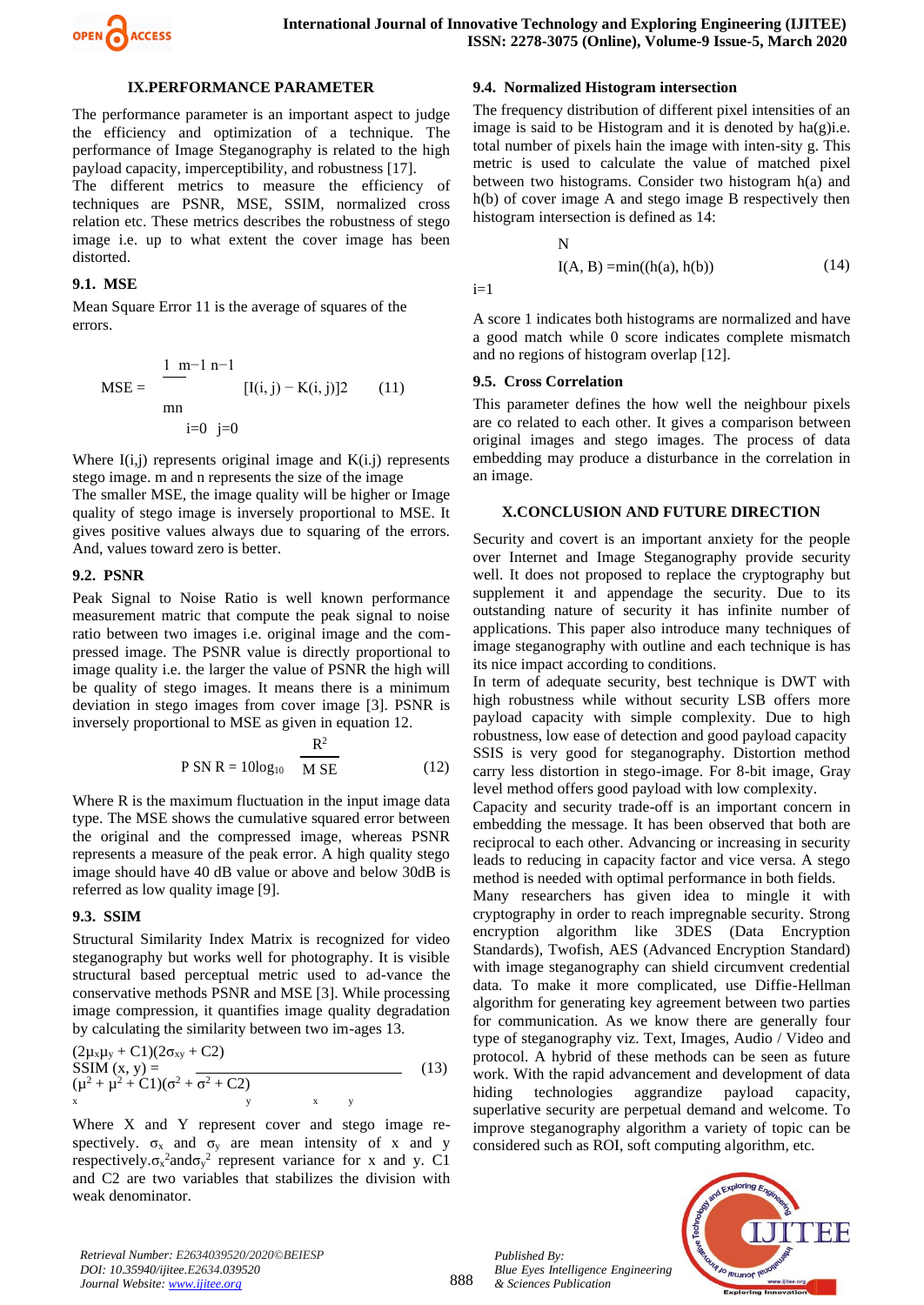Image steganography works rely mostly on RGB or the gray scale images. The other color spaces like CMY (Cyan Magenta Yellow) YCbCr (Yellow Blue-Chromaticity Red-Chromaticity), HSV (Hue, Saturation,Value) share very less amount of work related to it.

It has been notice that Hue component of HSV returns less image distortion while embedding. So the use of these color spaces are yet to be dig in more depth for image steganography.[38]

However image steganography is not optimal in each and every aspects and it has its certain limitations that makes researcher to do more work and extend its shielding power.

### **REFERENCES**

- 1. O. M. Al-Shatanawi and N. N. E. Emam, "A new image steganography algorithm based on mlsb method with random pixels selection," *International Journal of Network Security & Its Applications*, vol. 7,no. 2, p. 37, 2015.
- 2. D. Anandpara and A. Kothari, "Working and comparative analysis of various spatial based image steganography techniques, *InternationalJournal of Computer Applications*, vol. 113, no. 12, 2015.
- 3. D. Baby, J. Thomas, G. Augustine, E. George, and N. R. Michael, "A novel dwt based image securing method using steganography," *Procedia Computer Science*, vol. 46, pp. 612–618, 2015.
- K. Bailey and K. Curran, "An evaluation of image based steganography methods," *Multimedia Tools and Applications*, vol. 30, no. 1, pp. 55–88, 2006.
- A. Bhardwaj and S. Som, "Study of different cryptographic technique and challenges in future," in *Innovation and Challenges in Cyber Security (ICICCS-INBUSH), 2016 International Conference on*. IEEE,2016, pp. 208–212.
- 5. V. H. Bhat, S. Krishna, P. D. Shenoy, K. Venugopal, and L. Patnaik, "Steganalysis of yass using huffman length statistics," *InternationalJournal of Hybrid Information Technology*, vol. 4, no. 3, pp. 15–30,2011.
- 6. K.-C. Chang, C.-P. Chang, P. S. Huang, and T.-M. Tu, "A novel image steganographic method using tri-way pixel-value differencing," *Journal of multimedia*, vol. 3, no. 2, pp. 37–44, 2008.
- Chaudhary and J. Vasavada, "A hash based approach for secure keyless image steganography in lossless rgb images," in *Ultra ModernTelecommunications and Control Systems and Workshops (ICUMT), 2012 4th International Congress on*. IEEE, 2012, pp. 941– 944.
- 7. Cheddad, J. Condell, K. Curran, and P. Mc Kevitt, "Digital image steganography: Survey and analysis of current methods," *Signalprocessing*, vol. 90, no. 3, pp. 727–752, 2010.
- 8. J. Desai, S. Hemalatha, and S. Shishira, "Comparison between dct and dwt steganography algorithms," *International Journal of AdvancedInformation Science and Technology (IJAIST)*, vol. 24, no. 24, pp.51–55, 2014.
- 9. Desoky, "Normals: normal linguistic steganography methodology," Journal of Information Hiding and Multimedia Signal Processing,vol. 1, no. 3, pp. 145–171, 2010.
- 10. S. Dhall, B. Bhushan, and S. Gupta, "An in-depth analysis of various steganography techniques," *International Journal of Security and ItsApplications*, vol. 9, no. 8, pp. 67–94, 2015.
- 11. M. Fortrini, "Steganography and digital watermarking: A global
- 12. view," *University of California, Davis. Available: http://lia.deis. unibo. it/Courses/RetiDiCalcolatori/Progetti00/fortini/project. pdf.[June 2011]*, 2000.
- 13. J. Fridrich, "A new steganographic method for palette-based images," in *PICS*. Citeseer, 1999, pp. 285–289.
- 14. S. Goel, A. Rana, and M. Kaur, "Comparison of image steganography techniques," *International Journal of Computers and DistributedSystems*, vol. 3, no. 1, pp. 20–30, 2013.
- 15. A.-A. Gutub, "Pixel indicator technique for rgb image steganography," Journal of Emerging Technologies in Web Intelligence, vol. 2, no. 1, pp. 56–64, 2010.
- 16. N. Hamid, A. Yahya, R. B. Ahmad, and O. M. Al-Qershi, "Image steganography techniques: an overview," *International Journal ofComputer Science and Security (IJCSS)*, vol. 6, no. 3, pp. 168– 187,2012.
- 17. S. Hemalatha, A. Renuka, U. D. Acharya, and P. R. Kamath, "A secure image steganography technique using integer wavelet

transform," in *Information and Communication Technologies (WICT), 2012 WorldCongress on*. IEEE, 2012, pp. 755–758.

- 18. F. Huang, Y. Q. Shi, and J. Huang, "A study on security performance of yass," in *Image Processing, 2008. ICIP 2008. 15th IEEE International Conference on*. IEEE, 2008, pp. 2084–2087.
- 19. Ioannidou, S. T. Halkidis, and G. Stephanides, "A novel technique for image steganography based on a high payload method and edge detection," Expert systems with applications, vol. 39, no. 14, pp. 11 517–11 524, 2012.
- 20. N. Jambhekar, C. Dhawale, and R. Hegadi, "Performance analysis of digital image steganographic algorithm," in *Proceedings of the2014 International Conference on Information and Communication Technology for Competitive Strategies*. ACM, 2014, p. 82.
- 21. James, "Steganography past, present, future," *URL: http://www.sans. org/reaing room/whitepapers/steganography/steganogaphy past*
- 22. *present future 552. pdf ( : 12.12. 2009)*.
- 23. N. F. Johnson and S. Jajodia, "Exploring steganography: Seeing the unseen," *Computer*, vol. 31, no. 2, pp. 26–34, 1998.
- 24. Kahn, *The codebreakers*. Weidenfeld and Nicolson, 1974.
- 25. P. Kamal and G. Jindal, "Review of different steganographic techniques on medical images regarding their efficiency," 2005.
- 26. S. Katzenbeisser and F. Petitcolas, *Information hiding techniques forsteganography and digital watermarking*. Artech house, 2000.
- 27. H. Kaur and J. Rani, "A survey on different techniques of steganog-
- 28. raphy," in *MATEC Web of Conferences*, vol. 57. EDP Sciences, 2016.
- 29. J. Kodovsky and J. Fridrich, "Quantitative structural steganalysis of jsteg," *IEEE Transactions on Information Forensics and Security*, vol. 5, no. 4, pp. 681–693, 2010.
- 30. B. Li, J. He, J. Huang, and Y. Q. Shi, "A survey on image steganography and steganalysis," *Journal of Information Hiding and MultimediaSignal Processing*, vol. 2, no. 2, pp. 142–172, 2011.
- 31. B. Li, J. Huang, and Y. Q. Shi, "Steganalysis of yass," *IEEE Transactions on Information Forensics and Security*, vol. 4, no. 3, pp. 369– 382, 2009.
- 32. J. Mandal and D. Das, "Steganography using adaptive pixel value differencing (apvd) of gray images through exclusion of overflow/underflow," *arXiv preprint arXiv:1205.6775*, 2012.
- 33. Martiri, A. Baxhaku, and E. Barolli, "Steganographic algorithm injection in image information systems used in healthcare organizations," in *Intelligent Networking and Collaborative Systems (INCoS),2011 Third International Conference on*. IEEE, 2011, pp. 408–411.
- 34. N. Nabavian, "Cpsc 350 data structures: Image steganography," *nabavl00@ chapman. edu*, 2007.
- 35. N. Provos and P. Honeyman, "Hide and seek: An introduction to steganography," *IEEE Security & Privacy*, vol. 1, no. 3, pp. 32–44, 2003.
- 36. R. Radhakrishnan, K. Shanmugasundaram, and N. Memon, "Data masking: a secure-covert channel paradigm," in *Multimedia SignalProcessing, 2002 IEEE Workshop on*. IEEE, 2002, pp. 339– 342.
- 37. M. Ramesh, G. Prabakaran, and R. Bhavani, "Qr-dwt code image steganography," *International Journal of Computational Intelligenceand Informatics*, vol. 3, pp. 9–13, 2013.
- 38. V. L. Reddy, A. Subramanyam, and P. C. Reddy, "Implementation of lsb steganography and its evaluation for various file formats," *Int. J.Advanced Networking and Applications*, vol. 2, no. 05, pp. 868– 872,2011.
- 39. R. Roy, S. Changder, A. Sarkar, and N. C. Debnath, "Evaluat-ing image steganography techniques: Future research challenges," in *Computing, Management and Telecommunications (ComManTel),2013 International Conference on*. IEEE, 2013, pp. 309–314.
- 40. P. Sallee, "Model-based steganography," in *International workshopon digital watermarking*. Springer, 2003, pp. 154–167.
- K. Solanki, A. Sarkar, and B. Manjunath, "Yass: Yet another steganographic scheme that resists blind steganalysis," in *International Workshop on Information Hiding*. Springer, 2007, pp. 16–31.
- 42. M. S. Subhedar and V. H. Mankar, "Current status and key issues in image steganography: A survey," *Computer science review*, vol. 13, pp. 95–113, 2014.
- 43. P. Thomas, "Literature survey on modern image steganographic techniques," in *International Journal of Engineering Research andTechnology*, vol. 2, no. 5 (May-2013). ESRSA Publications, 2013.

*Published By: Blue Eyes Intelligence Engineering & Sciences Publication* 



*Retrieval Number: E2634039520/2020©BEIESP DOI: 10.35940/ijitee.E2634.039520 Journal Website[: www.ijitee.org](http://www.ijitee.org/)*